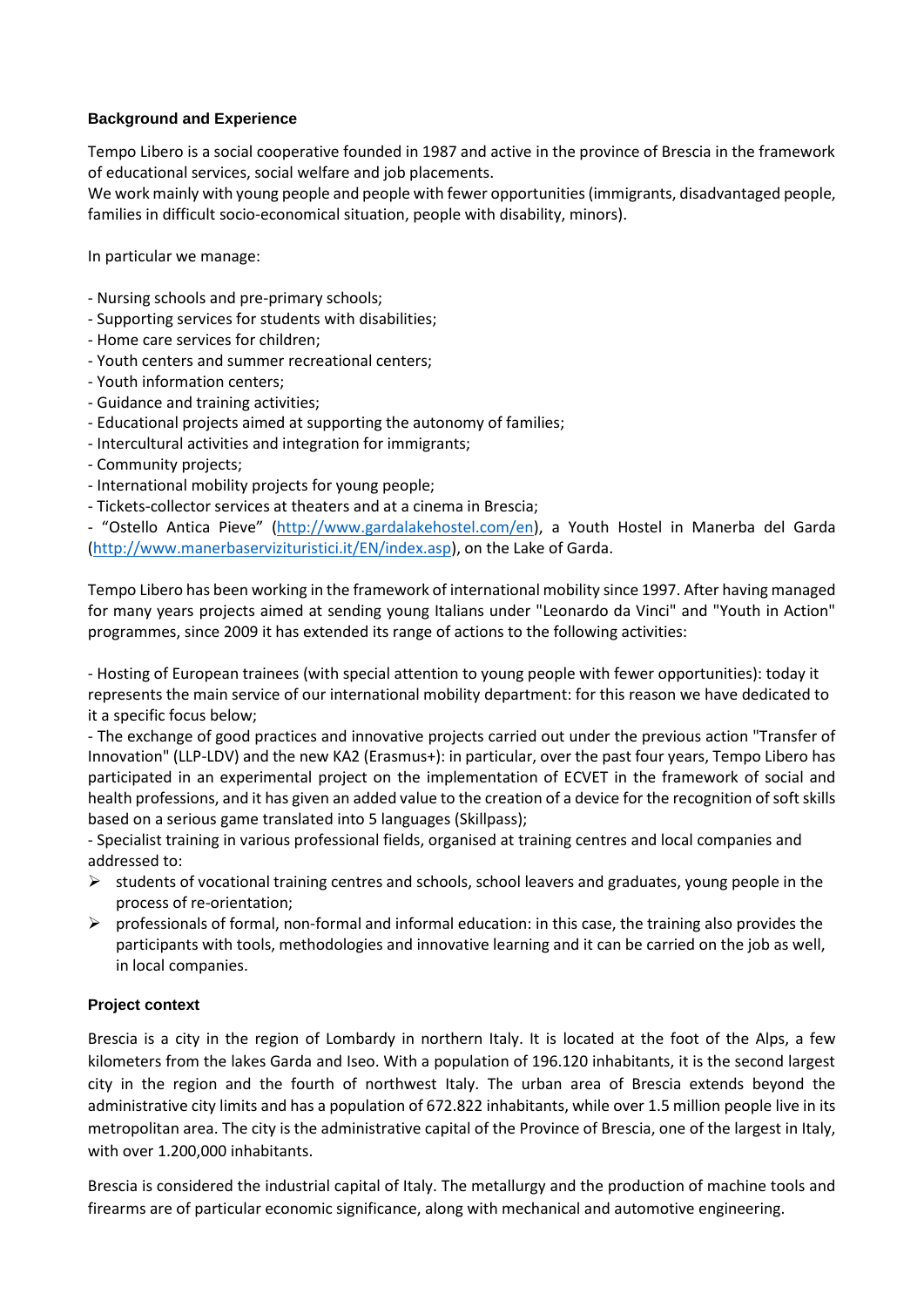Nicknamed the Leonessa d'Italia ("Lioness of Italy"), Brescia is the homeland of Italian caviar, and is known for being the original production area of the Franciacorta wine and for the prestigious Mille Miglia car race that starts and ends in this city.

Brescia has two universities. The University of Brescia is a public university founded in 1982 and ranked among the top 700 universities worldwide. It is divided into 4 faculties: Economics, Engineering, Law, Medicine and Surgery.

The Catholic University of Brescia, founded in 1968, is a satellite campus of the Università Cattolica del Sacro Cuore. It is divided into 6 faculties: Literature and Philosophy; Psychology; Education; Language Sciences and Foreign Literature; Mathematics, Physics and Natural Sciences; Political and Social Sciences.

The city is at the centre of the third largest Italian industrial area.[48] The local Confindustria, the AIB – Associazione Industriale Bresciana (Industrial Association of Brescia), was the first industry association founded in Italy in 1897. The Brescian companies are typically a small or medium-sized, often family-run, ranging from the food to the engineering industry.

Brescia is one of the cities with the highest rate of immigration in Lombardy: people come from over 150 countries of origin, including Pakistan, Romania, Moldova, Ucraina, Albania, India, Cina, Egitto and Filippine.

The significant historical and artistic heritage of Brescia (since 2011 in the UNESCO World Heritage list) and the natural beauties of its surrounding area (like the Lake Garda, the Val Camonica and the Lake Iseo) have allowed the city to attract an increasing number of visitors. In 10 years, the number of tourists who visited Brescia has almost doubled from 142.556 in 2003 to over 280.000 in 2013.

Additionally, Brescia is close to important tourist destinations (Milan can be directly reached in 45 minutes by train, Venice and Florence in about 2 hours) and is one of the cheapest cities in Italy in terms of hotel stays. For these reasons, tourists often use Brescia as a base to explore the surrounding places. In Brescia there is a metro and the local transports system is quite efficient.

## **Proposed activities**

Volunteers can be involved in the following services:

- Youth centres

Tempo Libero manages 3 youth centres located in the province of Brescia (Gardone Val Trompia, Sarezzo and Rezzato).

Volunteers can assist the educators and youth workers in the following tasks:

Participation in the weekly equipe aimed at designing, assessing and evaluating the activities;

According to the non-formal competences of the volunteers, they can support the staff in the organisation of courses (for example guitar courses) where the Italian language knowledge is not essential. Each kind of language, coherent with educational goals, can become an entertainment activity;

Support to homework activities;

Organization and participation in workshops.

At our Youth centres volunteers can acquire the following competences: communication in the mother tongue, communication in foreign languages, digital competence, learning to learn, social and civic competence, sense of initiative and entrepreneurship.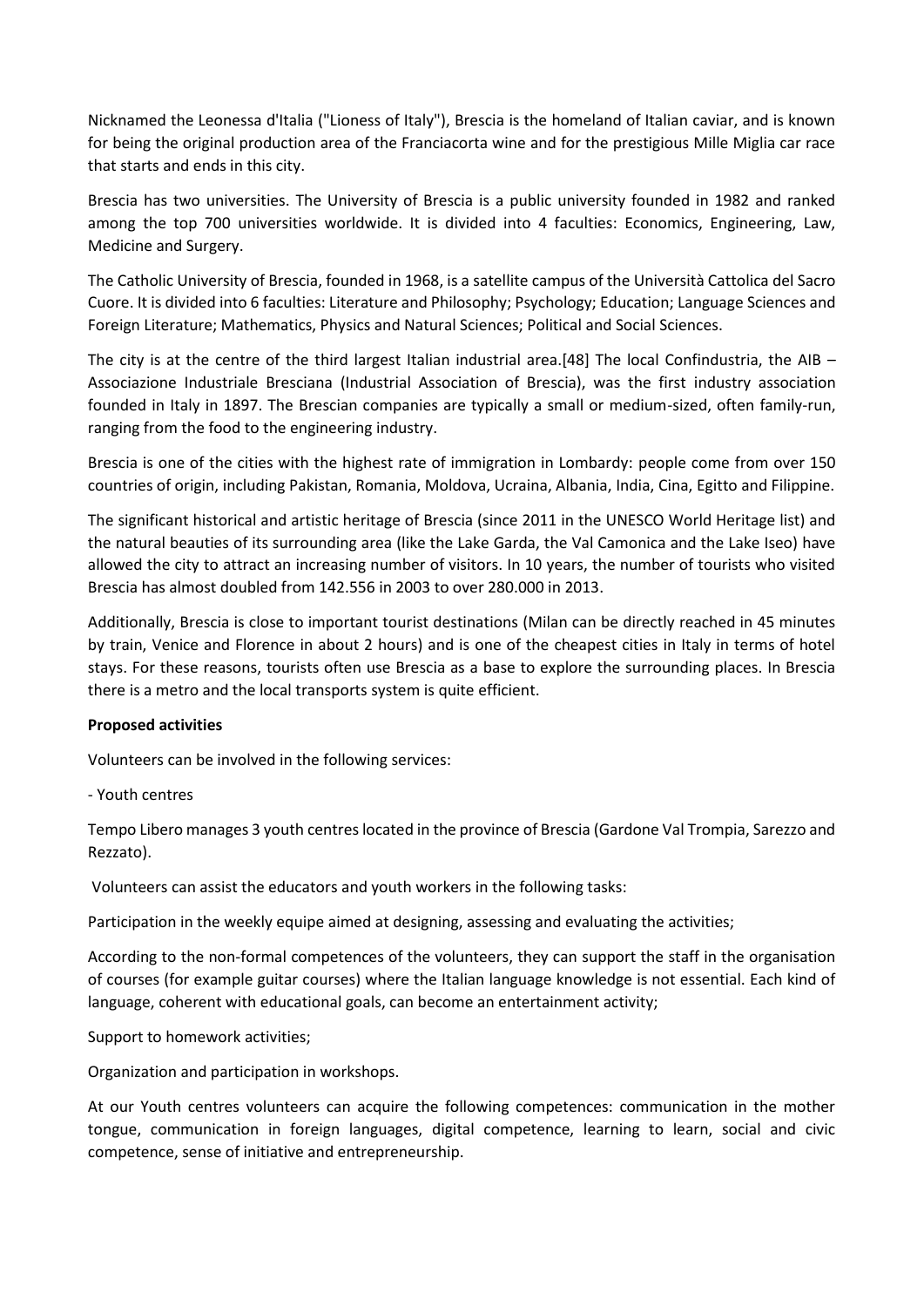Volunteers can be involved at youth centres every afternoon from Monday to Friday.

- Pre-primary schools (kindergartens) and nursery schools

From September to June Tempo Libero manages pre-primary schools in Nuvolera, Prevalle and Ospitaletto and school nurseries in Ospitaletto, Capriano, Collebeato and Prevalle (all the towns are located in the province of Brescia).

Volunteers can assist the staff (teachers and educators) in the following tasks:

Supporting educational and teaching staff: all volunteers can support the teachers during the daily activities, both general and specific: workshops, projects, specific educational pathways;

Supporting the implementation of specific activities in a foreign language: the volunteers could support the implementation of specific playful routes (readings, motion games, music tracks, etc.) in their own language or other languages;

Supporting the implementation of early learning pathways in English language: in our pre-primary school of Nuvolera we are implementing activities aimed at allowing children to learn language, habits and traditions of other countries.

Volunteers can develop non-formal competences such as communication in mother tongue, communication in foreign languages, digital competences, learning to learn, social and civic competences, sense of initiative and entrepreneurship.

Our kindergardens are open every day from Monday to Friday from 8.00 to 17.00.

- Youth Information Centres

Tempo Libero manages the Youth Information Centres of Brescia and Ospitaletto, aimed at providing young people with information on leisure activities, job opportunities, courses and international mobility.

Volunteers can support the staff (educators and operators) in the following tasks:

Support to the management of the website www.breciagiovani.org and social media. Volunteers can develop digital and social competences;

Twice a week, support to the organisation of "Aperitivi in lingua" (happy hour activities using foreign languages), where the volunteers could develop communication and relational skills and be involved in role playing activities;

Workshops in schools and at Youth Information Centre on Erasmus+ supporting Caterina Betti, an expert on European granted projects who has been working at Tempo Libero since 1997. Thanks to these activities volunteers will have the opportunity to inform other young people about their EVS experiences.

At our Youth Information Centres volunteers can acquire the following competences: communication in foreign languages, digital competence, learning to learn, social and civic competence, sense of initiative and entrepreneurship.

Our centre is open on Monday from 10.00 to 13.00, on Tuesday from 15.00 to 19.00, on Wednesday from 15.00 to 19.00, on Thursday from 17.00 to 21.00 and on Friday from 15.00 to 19.00.